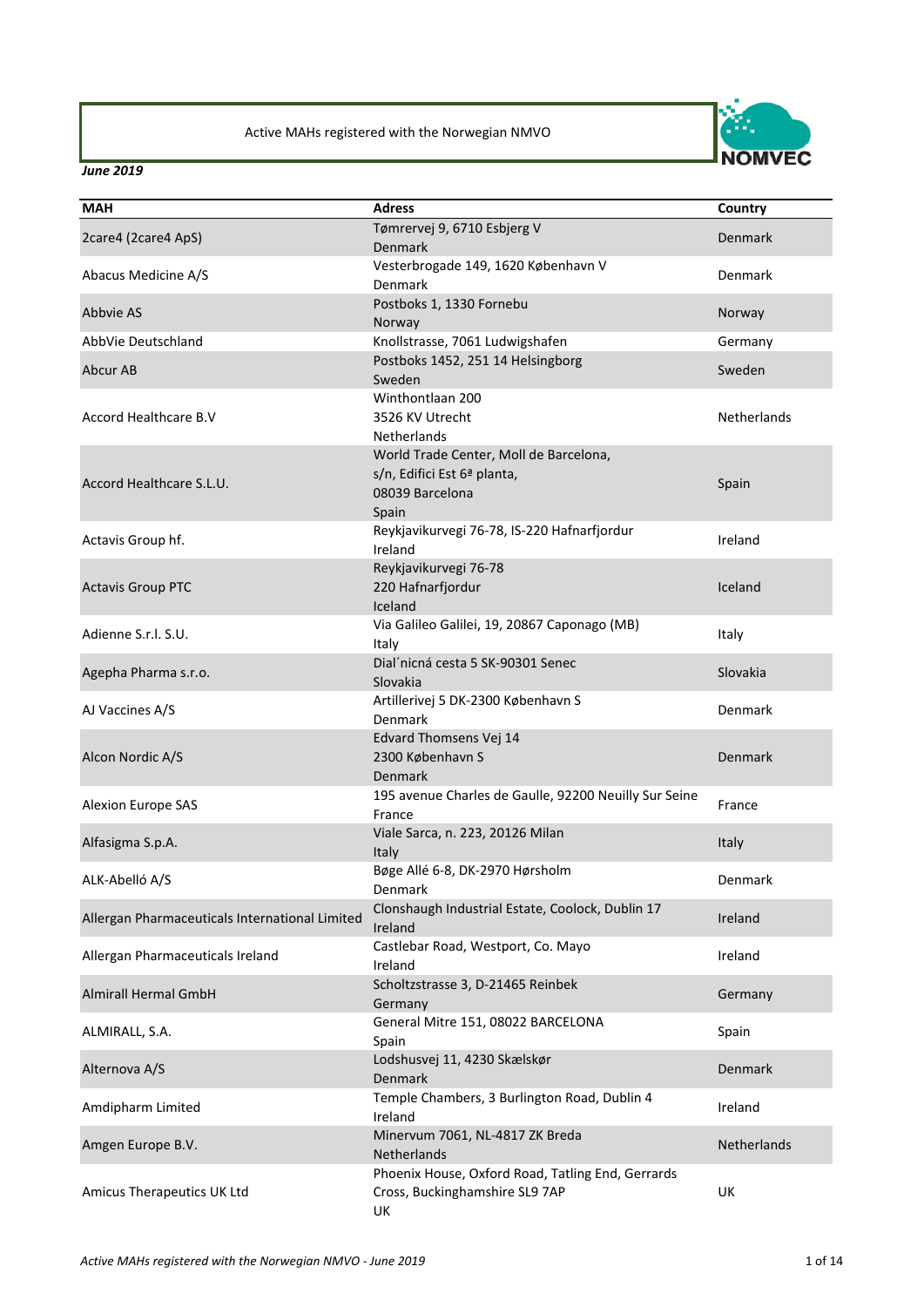

| <b>June 2019</b>                                                   |                                                                                   |                    |
|--------------------------------------------------------------------|-----------------------------------------------------------------------------------|--------------------|
| Amneal Pharma Europe Limited                                       | 70 Sir John Rogerson's Quay, Dublin 2<br>Ireland                                  | Ireland            |
| Amring S.A.R.L.                                                    | 216 boulevard Saint-Germain, 75007 Paris<br>France                                | France             |
| Amryt Pharmaceuticals DAC                                          | 90 Harcourt Street, Dublin 2<br>Ireland                                           | Ireland            |
| AOP Orphan Pharmaceuticals AG                                      | Wilhelminenstrasse 91/II f, 1160 Vienna<br>Austria                                | Austria            |
| Apotex Europe B.V.                                                 | Darwinweg 20, 2333 CR Leiden<br>Netherlands                                       | <b>Netherlands</b> |
| Aspen Pharma Trading Limited                                       | 3016 Lake Drive, Citywest Business Campus, Dublin 24<br>Ireland                   | Ireland            |
| Astellas Pharma A/S                                                | Kajakvej 2, 2770 Kastrup<br><b>Denmark</b>                                        | Denmark            |
| Astellas Pharma Europe B.V.                                        | Sylviusweg 62, 2333 BE Leiden<br><b>Netherlands</b>                               | Netherlands        |
| Astellas Pharma GmbH                                               | Postfach 50 01 66 D-80971 München<br>Germany                                      | Germany            |
| AstraZeneca AB                                                     | SE-151 85 Södertälje<br>Sweden                                                    | Sweden             |
| AstraZeneca AS                                                     | Postboks 6050, Etterstad, 0601 Oslo<br>Norway                                     | Norway             |
| AstraZeneca UK Limited                                             | Charter Way, Macclesfield, Cheshire SK10 2NA<br>UK.                               | <b>UK</b>          |
| Atnahs Pharma UK Limited                                           | Sovereign House Miles Gray Road Basildon Essex SS14<br>3FR<br><b>UK</b>           | <b>UK</b>          |
| Aurobindo Pharma (Malta) Limited                                   | Vault 14, Level 2, Valletta Waterfront Floriana FRN 1913<br>Malta                 | Malta              |
| Aventis Pharma S.A.                                                | 20 avenue Raymond Aron 92165 Antony<br>France                                     | France             |
| Azanta Danmark A/S                                                 | Gearhalsvej 1, 2500 Valby<br>Denmark                                              | Denmark            |
| Aziende Chimiche Riunite Angelini Francesco -<br>A.C.R.A.F. S.p.A. | Viale Amelia 70, 00181<br><b>Italy</b>                                            | Italy              |
| B. Braun Melsungen AG                                              | Carl-Braun-Straße 1, 34212 Melsungen<br>Germany                                   | Germany            |
| BASF AS (tidligere Pronova BioPharma Norge<br>AS)                  | Lilleakerveien 2C, Postboks 420, 1327 Lysaker<br>Norway                           | Norway             |
| Basilea Medical Ltd (c/o Cox Costello & Horne<br>Limited)          | Langwood House, 63-81 High Street, Rickmansworth,<br>Hertfordshire WD3 1EQ,<br>UK | UK                 |
| Bausch Health Ireland Limited (BHIL)                               | 106 London Road Kingston-Upon-Thames Surrey KT2<br>6TN<br>UK                      | <b>UK</b>          |
| <b>Baxalta Innovations GmbH</b>                                    | Industriestrasse 67 A-1221 Wien<br>Austria                                        | Austria            |
| <b>Baxter AG</b>                                                   | Industriestrasse 67, A-1221 Wien<br>Austria                                       | Austria            |
| <b>Baxter AS</b>                                                   | Postboks 70, Nydalen 0409 Oslo<br>Norway                                          | Norway             |
| Bayer AB                                                           | Gustav III's Boulevard 56, 16926 Solna<br>Sweden                                  | Sweden             |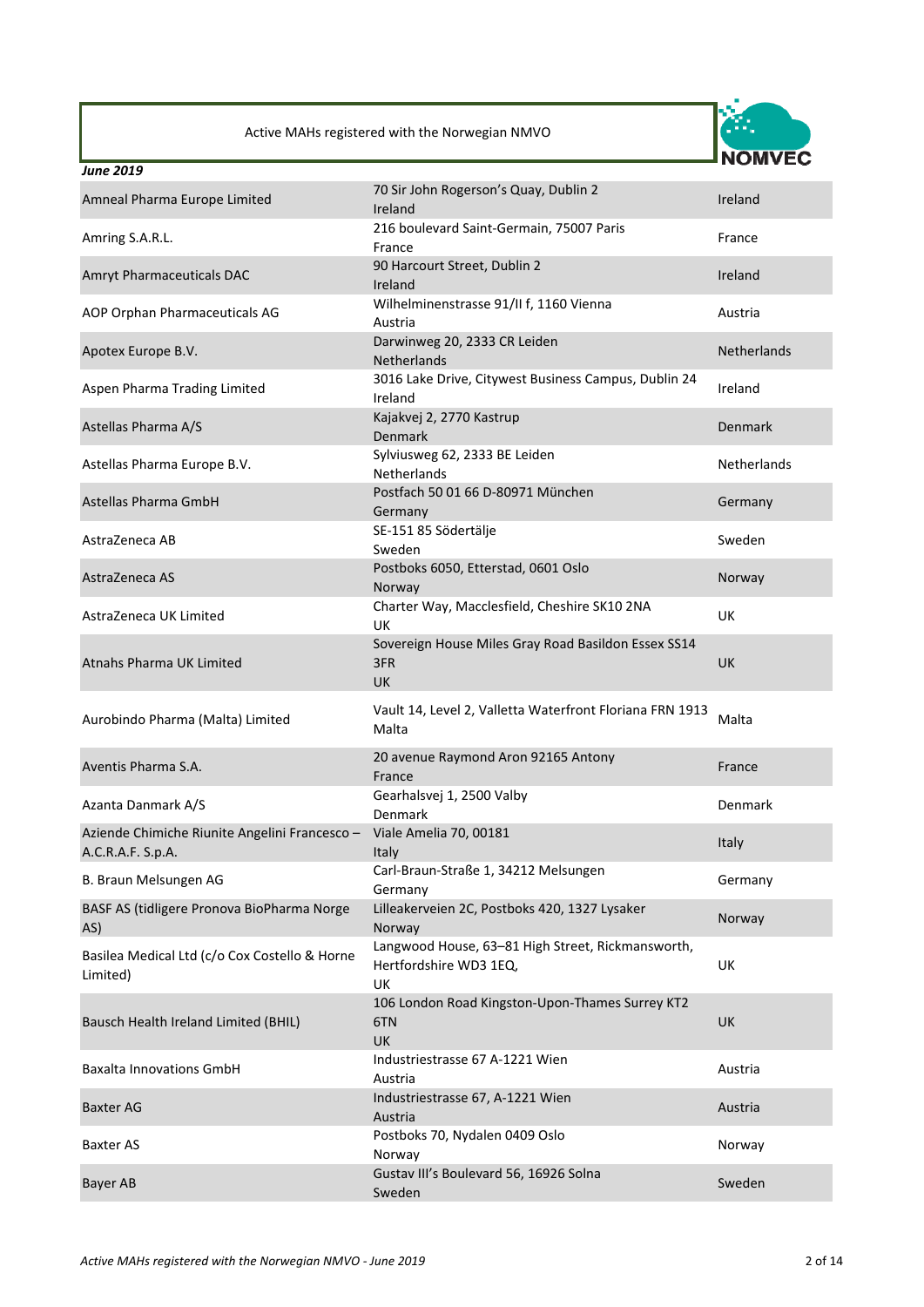

| Bayer AG                                                                           | 51368 Leverkusen<br>Germany                                                                    | Germany            |
|------------------------------------------------------------------------------------|------------------------------------------------------------------------------------------------|--------------------|
| bene-Arzneimittel GmbH                                                             | Herterichstrasse 1-3, D-81479 München<br>Germany                                               | Germany            |
| Berlin-Chemie AG                                                                   | Glienicker Weg 125 D-12489 Berlin<br>Germany                                                   | Germany            |
| <b>BGP Products AB</b>                                                             | Box 23033 104 35 Stockholm<br>Sweden                                                           | Sweden             |
| <b>BGP Products B.V.</b>                                                           | Wegalaan 9, 2132JD Hoofddorp<br><b>Netherlands</b>                                             | <b>Netherlands</b> |
| BIAL - Portela & Cª, SA À                                                          | Av. da Siderurgia Nacional 4745-457 S. Mamede do<br>Coronado<br>Portugal                       | Portugal           |
| <b>BIOCODEX</b>                                                                    | 7 avenue Gallieni 94250 Gentilly<br>France                                                     | France             |
| Biofrontera Bioscience GmbH                                                        | Hemmelrather Weg 201 51377 Leverkusen<br>Germany                                               | Germany            |
| Biogen Netherlands B.V.                                                            | Prins Mauritslaan 13, 1171 LP, Badhoevedorp<br><b>Netherlands</b>                              | <b>Netherlands</b> |
| <b>Bioglan AB</b>                                                                  | Box 50310, 201 13 Malmö<br>Sweden                                                              | Sweden             |
| <b>BioMarin International Limited</b>                                              | Shanbally, Ringaskiddy County Cork<br>Ireland                                                  | Ireland            |
| <b>BioPhausia AB</b>                                                               | Nybrokajen 7, 111 48 Stockholm<br>Sweden                                                       | Sweden             |
| <b>Bioprojet Pharma</b>                                                            | 9, rue Rameau, 75002 Paris<br>France                                                           | France             |
| <b>BioQ Pharma LTD</b>                                                             | Garden Cottage, Hascombe Road, Godalming Surrey,<br>GU8 4AE<br>UK                              | <b>UK</b>          |
| <b>Biotest Pharma GmbH</b>                                                         | Landsteinerstrasse 5 D-63303 Dreieich<br>Germany                                               | Germany            |
| <b>Bluefish Pharmaceuticals AB</b>                                                 | Torsgatan 11, S-111 23 Stockholm<br>Sweden                                                     | Sweden             |
| Blumont Pharma Ltd.                                                                | 23 Moortown Close, Grantham, Lincs, NG31 9GG<br>UK                                             | UK                 |
| <b>Bobtail Nordic Pharma AS</b>                                                    | Svärdvägen 21, SE-182 33 Danderyd<br>Sweden                                                    | Sweden             |
| Boehringer Ingelheim International GmbH                                            | Postfach 200/ Binger Strasse 173 D-55216 Ingelheim am<br>Rhein<br>Germany                      | Germany            |
| <b>Bradex Commercial and Industrial</b><br>Pharmaceutical Products Societe Anonyme | Asklipiou 27, 14568, Kryoneri<br>Greece<br>Church House, 48 Church Street, Reigate, Surrey RH2 | Greece             |
| <b>Brancaster Pharma Limited</b>                                                   | 0SN<br>UK                                                                                      | UK                 |
| <b>Bristol-Myers Squibb AB</b>                                                     | Box 1172 171 23 Solna<br>Sweden                                                                | Sweden             |
| <b>Bristol-Myers Squibb and Gilead Sciences</b><br>Limited                         | IDA Business & Technology Park, County Cork<br>Ireland                                         | Ireland            |
| BRISTOL-MYERS SQUIBB PHARMA EEIG                                                   | Uxbridge Business Park, Sanderson Road, Uxbridge UB8<br>1DH<br>UK                              | UK                 |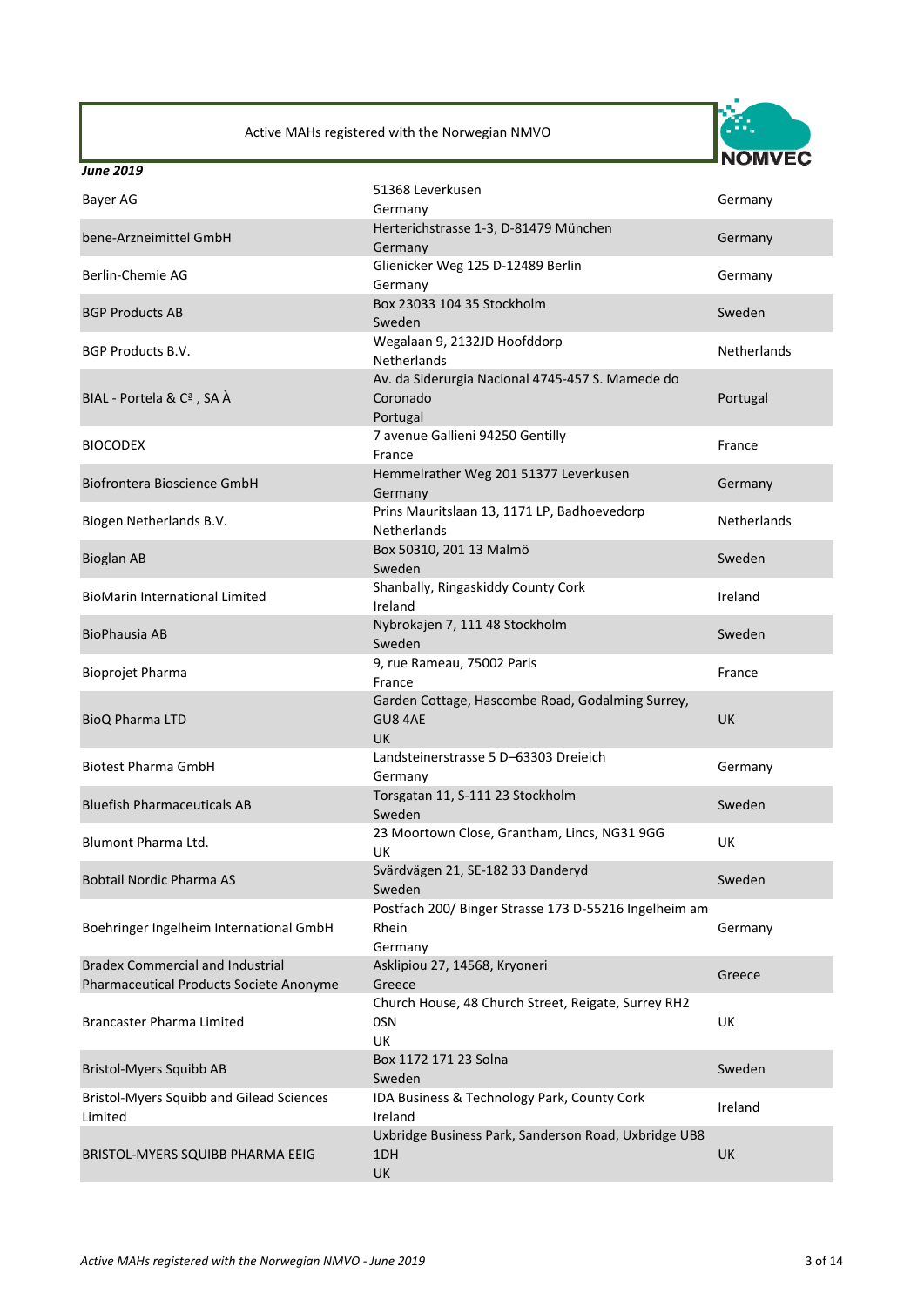

| Bristol-Myers Squibb/Pfizer EEIG     | Bristol-Myers Squibb House, Uxbridge Business Park,<br>Sanderson Road, Uxbridge, Middlesex UB8 1DH<br><b>UK</b> | UK                 |
|--------------------------------------|-----------------------------------------------------------------------------------------------------------------|--------------------|
| CampusPharma AB                      | Karl Gustavsgatan 1A SE-411 25 Göteborg<br>Sweden                                                               | Sweden             |
| Camurus AB                           | <b>Ideon Science Park</b><br>SE-223 70 Lund<br>Sweden                                                           | Sweden             |
| Casen Recordati, S.L.                | Autovía de Logroño, Km. 13,300 50180 Utebo, Zaragoza<br>Spain                                                   | Spain              |
| Celgene Europe Ltd                   | 1 Longwalk Road Stockley Park Uxbridge UB11 1DB<br><b>UK</b>                                                    | UK                 |
| Celltrion Healthcare Hungary Kft.    | 1051 Budapest, Bajcsy-Zsilinszky út 12., 4. em. 410.<br>Hungary                                                 | Hungary            |
| <b>CHEPLAPHARM Arzneimittel GmbH</b> | Mesekenhagen<br>Germany                                                                                         | Germany            |
| Chiesi Farmaceutici S.p.A.           | Via Palermo 26/A 43122 Parma<br>Italy                                                                           | Italy              |
| Chiesi Orphan B.V.                   | Graadt van Roggenweg 340, 3531 AH Utrecht<br><b>Netherlands</b>                                                 | <b>Netherlands</b> |
| Cipla Europe NV                      | Uitbreidingstraat 80 2600 Antwerp<br>Belgium                                                                    | Belgium            |
| Clinigen Healthcare Ltd              | Pitcairn House Crown Square, First Avenue Burton-on-<br>Trent, Staffordshire DE14 2WW<br>UK                     | UK                 |
| Colgate Palmolive A/S                | Bredevej 2, 2830 Virum<br>Denmark                                                                               | Denmark            |
| Consilient Health Ltd.               | 5th Floor, Beaux Lane House, Mercer Street Lower,<br>Dublin 2<br>Ireland                                        | Ireland            |
| <b>CSL Behring GmbH</b>              | Emil-von-Behring-Strasse 76 D-35041 Marburg<br>Germany                                                          | Germany            |
| CTI Life Sciences Limited            | Highlands House Basingstoke Road Spencers Wood,<br>Reading Berkshire RG7 1NT<br><b>UK</b>                       | UK                 |
| Daiichi Sankyo Europe GmbH           | Zielstattstrasse 48 D-81379 Munich<br>Germany                                                                   | Germany            |
| <b>DENTSPLY DeTrey GmbH</b>          | De-Trey Strasse 1 D-78467 Konstanz<br>Germany                                                                   | Germany            |
| DESITIN ARZNEIMITTEL, GMBH           | Weg beim Jäger 214 D-22335 Hamburg<br>Germany                                                                   | Germany            |
| Diurnal Europe B.V                   | Van Heuven Goedhartlaan 935 A, 1181LD Amstelveen<br><b>Netherlands</b>                                          | <b>Netherlands</b> |
| dne pharma as                        | Karihaugveien 22, 1086 OSLO<br>Norway                                                                           | Norway             |
| Dr. Falk Pharma GmbH                 | Leinenweberstr. 5 79108 Freiburg<br>Germany                                                                     | Germany            |
| DR. KADE Pharmazeutische Fabrik GmbH | Rigistrasse 2 D-12277 Berlin<br>Germany                                                                         | Germany            |
| EBEWE Pharma Ges.m.b.H. Nfg.KG       | Mondseestrasse 11 4866 Unterach<br>Austria                                                                      | Austria            |
| Eisai GmbH                           | Lyoner Strasse 36, 60528 Frankfurt am Main<br>Germany                                                           | Germany            |
| Eli Lilly Nederland B.V.             | Papendorpseweg 83 3528 BJ Utrecht<br>Netherlands                                                                | Netherlands        |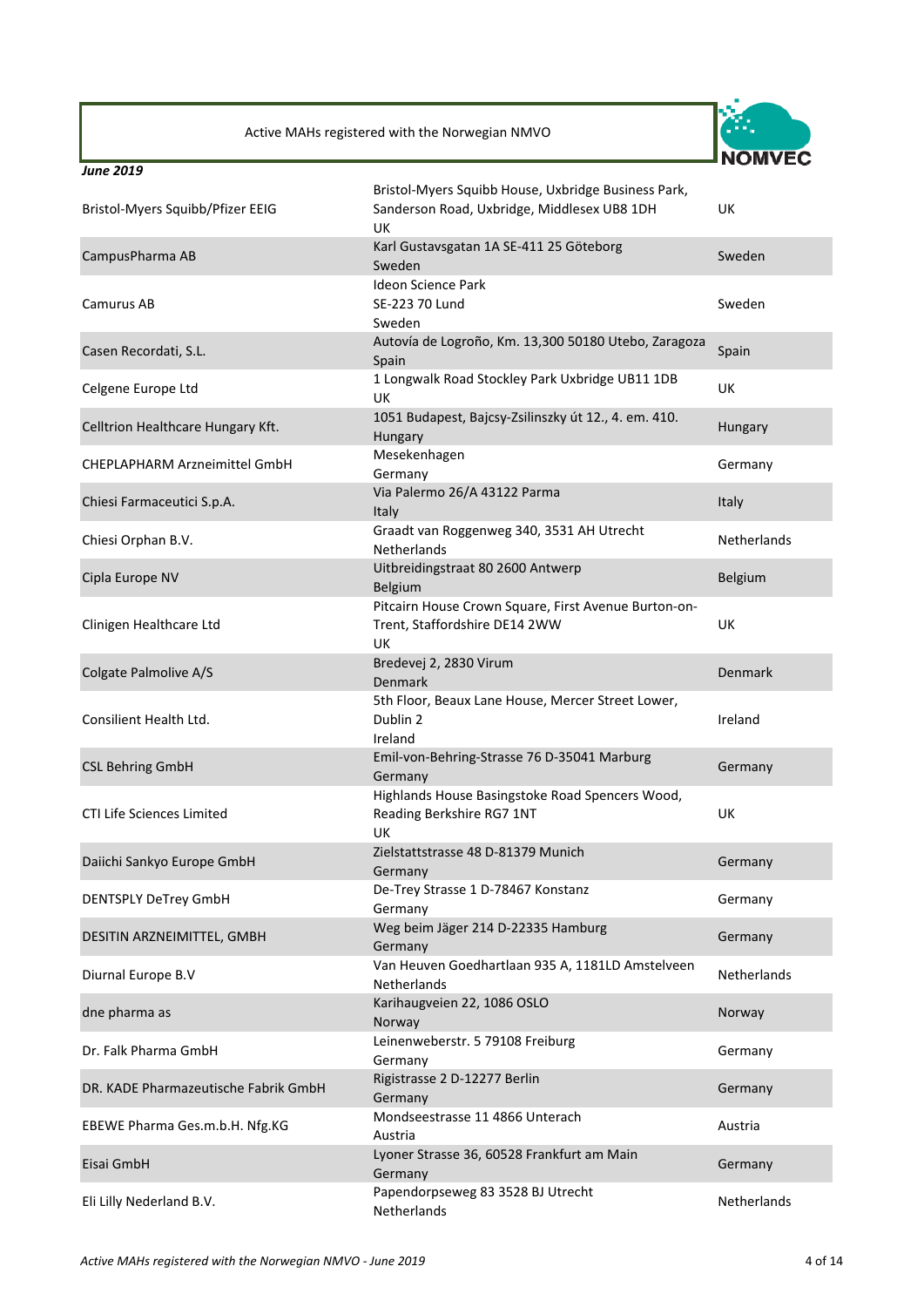

| <b>June 2019</b>                         |                                                                                                          |                    |
|------------------------------------------|----------------------------------------------------------------------------------------------------------|--------------------|
| Eli Lilly Norge AS                       | Innspurten 15 0663 Oslo<br>Norway                                                                        | Norway             |
| Eli Lilly Regional Operations GmbH.      | Kölblgasse 8-10, 1030, Wien<br>Austria                                                                   | Austria            |
| Emergent Netherlands B.V.                | Strawinskylaan 411, 1077XX Amsterdam<br>Netherlands                                                      | <b>Netherlands</b> |
| <b>Endoceutics Limited</b>               | Salisbury house, London Wall<br>London<br>EC2M 5PS<br><b>UK</b>                                          | UK                 |
| <b>Essential Pharma Ltd</b>              | 7 Egham Business Village, Crabtree Road, Egham, Surrey,<br><b>TW20 8RB</b><br><b>UK</b>                  | <b>UK</b>          |
| <b>Essential Pharmaceuticals Limited</b> | 7 Egham Business Village, Crabtree Road, Egham, Surrey,<br><b>TW20 8RB</b><br><b>UK</b>                  | UK                 |
| Ethypharm                                | 194, Bureaux de la Colline,<br>Bâtiment D 92213,<br>Saint-Cloud Cedex                                    | France             |
| Eurocept International BV                | Trapgans 5, 1244 RL Ankeveen<br><b>Netherlands</b>                                                       | <b>Netherlands</b> |
| EUSA Pharma (Netherlands) B.V.           | Johannes Vermeeplein 11, 1071 DV, Amsterdam<br>Netherlands                                               | <b>Netherlands</b> |
| <b>EVER Neuro Pharma GmbH</b>            | Oberburgau 3 4866 Unterach<br>Austria                                                                    | Austria            |
| Evolan Pharma AB                         | Box 120SE-182 12 Danderyd<br>Sweden                                                                      | Sweden             |
| Exeltis Healthcare S.L.                  | Av.Miralcampo 7-Poligono Ind.Miralcampo, 19200<br>Azuqueca de Henares, Guadalajara<br>Spain              | Spain              |
| Farmagon AS                              | Karihaugveien 22, 1086 OSLO<br>Norway                                                                    | Norway             |
| Ferrer Internacional                     | S.A. Gran Vía Carlos III, 94 08028- Barcelona<br>Spain                                                   | Spain              |
| Ferring Legemidler AS                    | Postboks 4445 Nydalen 0403 Oslo<br>Norway                                                                | Norway             |
| Ferring Pharmaceuticals A/S              | Kay Fiskers Plads 11 DK-2300 København S<br>Denmark                                                      | Denmark            |
| Fresenius Kabi Deutschland GmbH          | Else-Kröner-Straße 1, 61352 Bad Homburg v.d.Höhe                                                         | Germany            |
| Fresenius Kabi Norge AS                  | Svinesundsveien 80 NO-1788 Halden<br>Norway                                                              | Norway             |
| Fresenius Kabi Oncology Plc.             | Lion Court, Farnham Road, Bordon, Hampshire,<br>GU350NF<br>UK                                            | <b>UK</b>          |
| Fresenius Medical Care Deutschland GmbH  | Else-Kröner-Str. 1, 61352 Bad Homburg v.d.H.,<br>Germany                                                 | Germany            |
| G. Pohl-Boskamp GmbH & Co. KG            | Kieler Str. 11 25551 Hohenlockstedt<br>Germany<br>Tour Europlaza, 20 avenue André Prothin - La Défense 4 | Germany            |
| Galderma International                   | La Défense Cedex 92927<br>France                                                                         | France             |
| Galderma Nordic AB                       | Seminariegatan 21 SE-752 28 Uppsala<br>Sweden                                                            | Sweden             |
| Galenica AB                              | P A Hanssons väg 41 SE-205 12 Malmö<br>Sweden                                                            | Sweden             |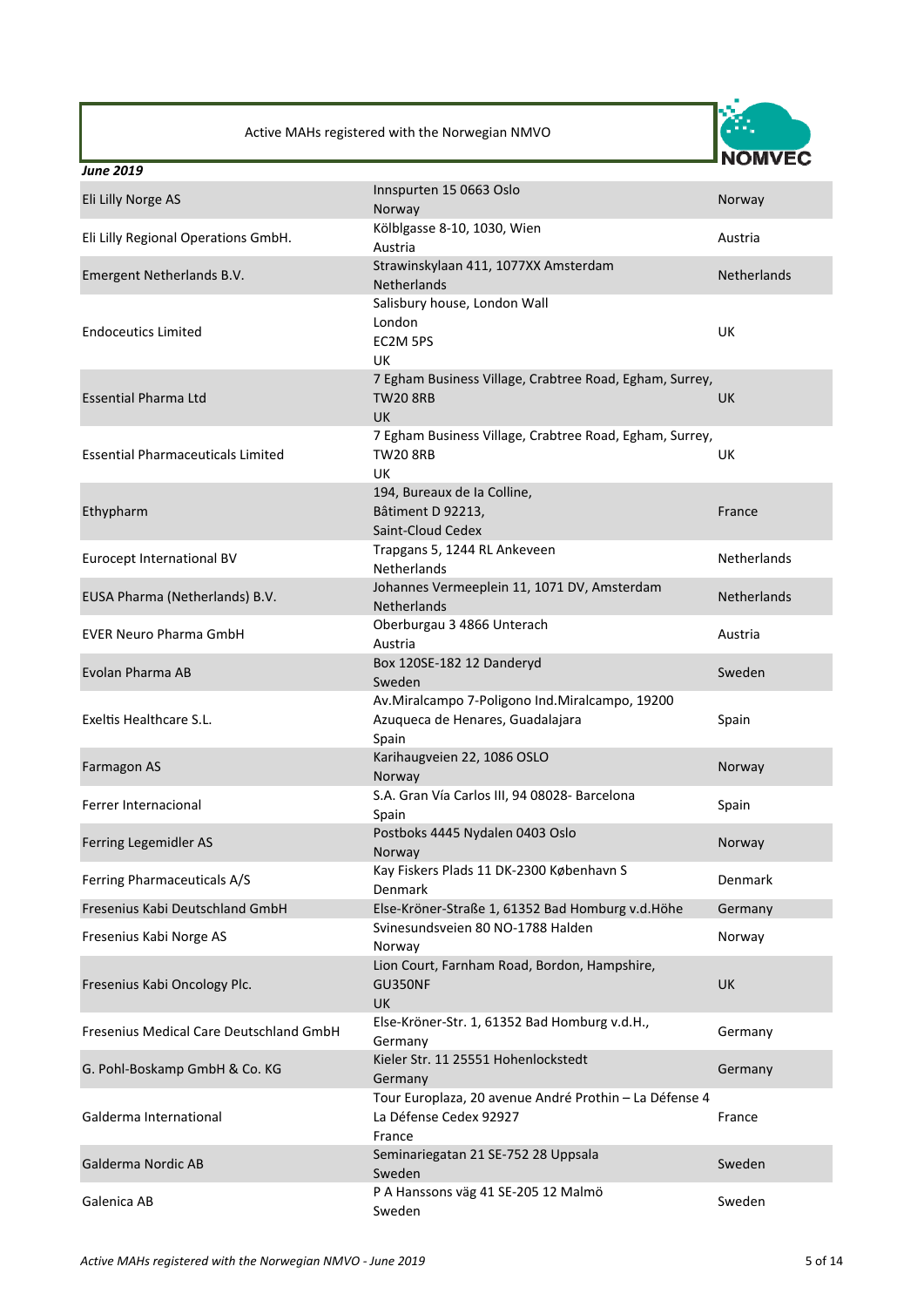

| <b>June 2019</b>                         |                                                                                      |                    |
|------------------------------------------|--------------------------------------------------------------------------------------|--------------------|
| Gambro Lundia AB                         | Magistratsvägen 16 SE-226 43 Lund<br>Sweden                                          | Sweden             |
| <b>GE Healthcare AS</b>                  | Postboks 4220 Nydalen<br>Norway                                                      | Norway             |
| Gedeon Richter Plc.                      | Gyömrői út 19-21. 1103 Budapest<br>Hungary                                           | Hungary            |
| Gen.Orph                                 | 100 Rue Louis Blanc, TSA/Bâtiment Copenhague, 60160<br>Montataire<br>France          | France             |
| Generics [UK] Limited                    | Station Close Potters Bar Hertfordshire EN6 1TL<br><b>UK</b>                         | <b>UK</b>          |
| Gentium S.r.l.                           | Piazza XX Settembre 2, Villa Guardia, 12 22079<br>Italy                              | Italy              |
| Genzyme Europe B.V.                      | Gooimeer 10, NL-1411 DD Naarden<br>Netherlands                                       | <b>Netherlands</b> |
| Genzyme Therapeutics Ltd                 | 4620 Kingsgate Cascade Way Oxford Business Park<br>South Oxford OX4 2SU<br><b>UK</b> | UK                 |
| Gilead Sciences Ireland UC.              | Cambridge CB21 6GT<br>UK                                                             | <b>UK</b>          |
| Glaxo Group Limited                      | 980 Great West Road Brentford Middlesex TW8 9GS<br>UK                                | UK                 |
| GlaxoSmithKline AS                       | Postboks 180 Vinderen 0319 Oslo<br>Norway                                            | Norway             |
| GlaxoSmithKline Biologicals s.a.         | Rue de l'Institut 89 B-1330 Rixensart<br>Belgium                                     | Belgium            |
| GlaxoSmithKline Consumer Healthcare A/S  | Nykær 68 DK-2605 Brøndby<br>Denmark                                                  | Denmark            |
| GlaxoSmithKline Trading Services Limited | <b>Currabinny Carrigaline County Cork</b><br>Ireland                                 | Ireland            |
| Glenmark Arzneimittel GmbH               | Industriestr. 31, 82194 Gröbenzell<br>Germany                                        | Germany            |
| <b>Grifols Deutschland GmbH</b>          | Colmarer Strasse 22, 60528 Frankfurt<br>Germany                                      | Germany            |
| Grünenthal GmbH                          | Zieglerstrasse 6, D-52078 Aachen<br>Germany                                          | Germany            |
| Grünenthal Norway AS                     | C.J.Hambros Plass 2C 0164 Oslo<br>Norway                                             | Norway             |
| <b>GSK Vaccines GmbH</b>                 | Emil-von-Behring-Str. 76, 35041 Marburg<br>Germany                                   | Germany            |
| GSK Vaccines S.r.l.                      | Via Fiorentina, 1 53100 Siena<br>Italy                                               | Italy              |
| GW Pharma Ltd.                           | Sovereign House, Vison Park, Histon, Cambridge, CB24<br>9BZ<br>UK                    | UK                 |
| H. Lundbeck A/S                          | Ottiliavej 9 2500 Valby<br>Denmark                                                   | Denmark            |
| hameln pharma plus gmbh                  | Langes Feld 13 31789 Hameln<br>Germany                                               | Germany            |
| Heaton k.s.                              | Na Pankraci 332/14, 140 00 Praha 4<br>czech republic                                 | czech republic     |
| Helsinn Birex Pharmaceuticals Limited    | Damastown Mulhuddart IRL-Dublin 15<br>Ireland                                        | Ireland            |
| HEXAL A/S                                | Edvard Thomsens Vej 14 2300 København S<br>Denmark                                   | Denmark            |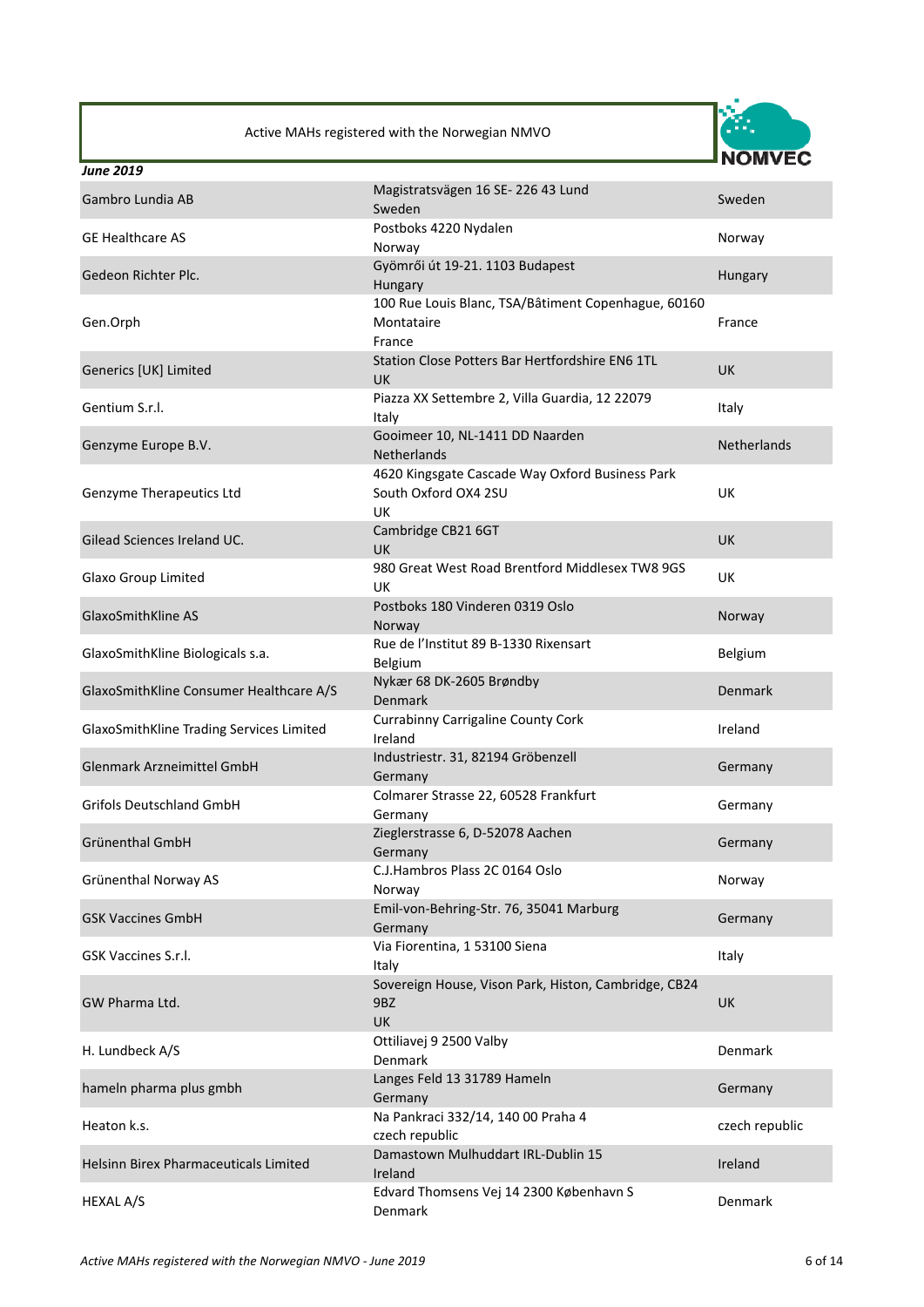

| <b>June 2019</b>                                                |                                                                                     |             |
|-----------------------------------------------------------------|-------------------------------------------------------------------------------------|-------------|
| Horizon Pharma Ireland Ltd.                                     | Connaught House, 1st Floor, 1 Burlington Road, Dublin 4,<br>D04C5Y6<br>Ireland      | Ireland     |
| IBSA Farmaceutici Italia S.r.l.                                 | Via Martiri di Cefalonia 2 I-26900 Lodi<br>Italy                                    | Italy       |
| Incyte Biosciences UK Ltd.                                      | Riverbridge House Guildford Road Leatherhead Surrey<br><b>KT22 9AD</b><br><b>UK</b> | <b>UK</b>   |
| Indivior UK Limited 103-105                                     | Bath Road Slough Berkshire SL1 3UH<br>UK                                            | <b>UK</b>   |
| Infectopharm Arzneimittel und Consilium<br>GmbH                 | Von-Humboldt-Str. 1, D-64646 Heppenheim<br>Germany                                  | Germany     |
| Institut Produits Synthèse (IPSEN) AB                           | Kista Science Tower Färögatan 33 SE-164 51 Kista<br>Sweden                          | Sweden      |
| Intercept Pharma International Limited                          | 2 Pancras Square, N1C 4AG London<br>UK                                              | <b>UK</b>   |
| <b>Internis Pharmaceuticals Ltd</b>                             | Linthwaite, Huddersfield, HD7 5 QH<br>UK                                            | <b>UK</b>   |
| Ipsen Pharma                                                    | 65 quai Georges Gorse 92100 Boulogne-Billancourt<br>France                          | France      |
| Italfarmaco S.A.                                                | San Rafael 3, 28108 Alcobendas (Madrid)<br>Spain                                    | Spain       |
| Janssen Biologics B.V.                                          | Einsteinweg 101 2333 CB Leiden<br><b>Netherlands</b>                                | Netherlands |
| Janssen Cilag International NV                                  | Turnhoutseweg 30 B-2340 Beerse<br><b>Belgium</b>                                    | Belgium     |
| Janssen-Cilag AS                                                | Drammensveien 288 0283 Oslo<br>Norway                                               | Norway      |
| Karo Pharma AB                                                  | Box 16184, 103 24 Stockholm                                                         | Sweden      |
| Karo Pharma AS                                                  | Østensjøv. 27, Postboks 6733 Etterstad, 0609 Oslo<br>Norway                         | Norway      |
| Keocyt                                                          | Immeuble Cap Sud<br>106 avenue Marx Dormoy<br>92120 Montrouge<br>France             | France      |
| Kibion AB                                                       | Box 303 SE-751 05 Uppsala<br>Sweden                                                 | Sweden      |
| <b>KRKA Sverige AB</b>                                          | Göta Ark 175, S-118 72 Stockholm<br>Sweden                                          | Sweden      |
| KRKA, d.d. Novo mesto                                           | Šmarješka cesta 6 8501 Novo mesto<br>Slovenia                                       | Slovenia    |
| Kyowa Kirin Holdings BV.                                        | <b>Galabank Business Park</b><br>Galashiels<br><b>TD1 1QH</b><br>UK                 | UK          |
| L. Molteni & C.dei F .lli Alitti Società di Esercizio<br>S.p.A. | Strada Statale 67, Fraz. Granatieri 50018 Scandicci<br>(Firenze)<br>Italy           | Italy       |
| Laboratoire HRA Pharma                                          | 15, rue Béranger 75003 Paris<br>France                                              | France      |
| Laboratoires BESINS INTERNATIONAL                               | 3, rue du Bourg l'Abbé 75003 PARIS<br>France                                        | France      |
| Laboratoires CTRS                                               | 63, rue de l'Est 92100 Boulogne-Billancourt<br>France                               | France      |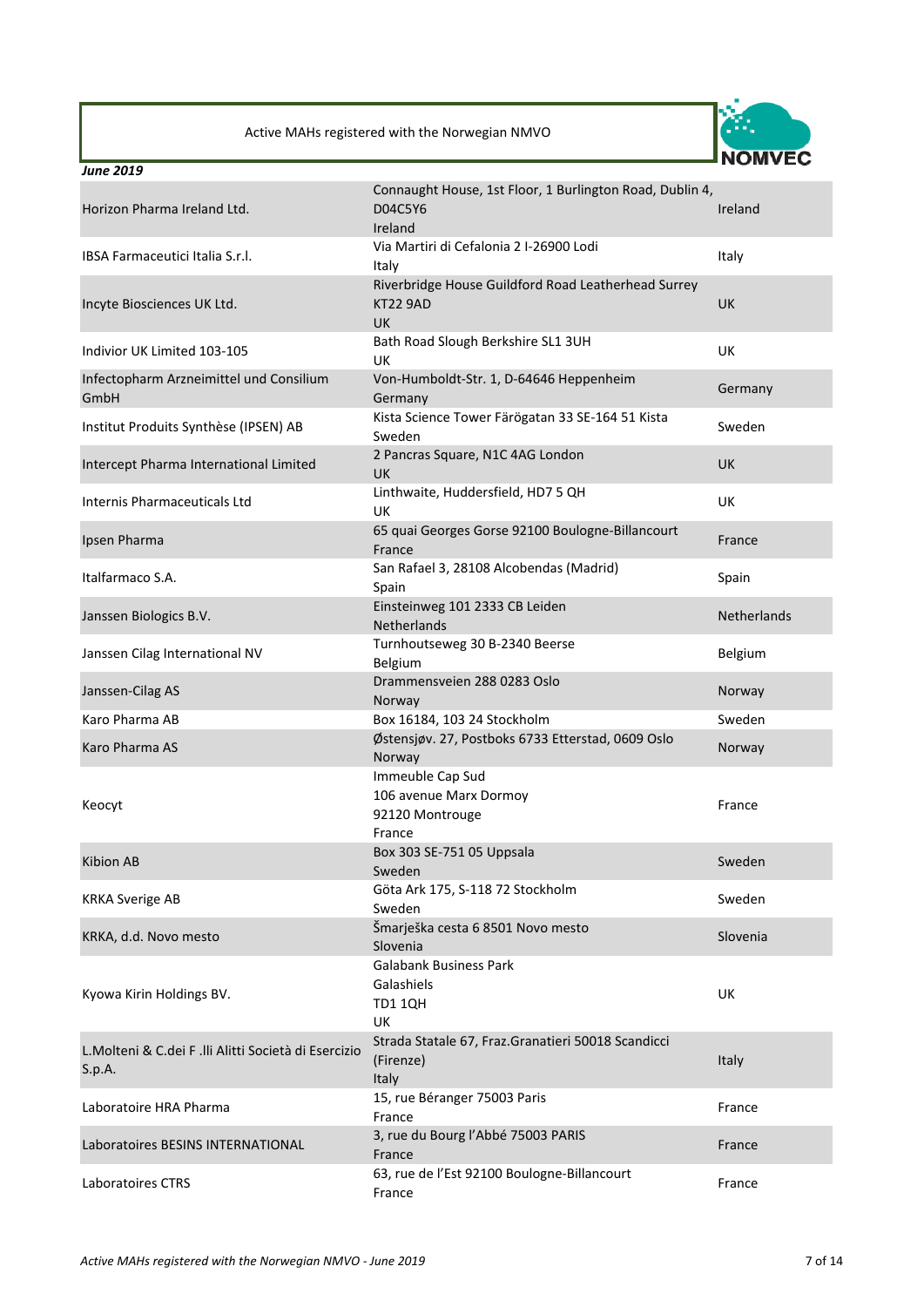

| Laboratoires Juvisé Pharmaceuticals                                                   | 149 boulevard Bataille de Stalingrad, 69100 Villeurbanne<br>France               | France         |
|---------------------------------------------------------------------------------------|----------------------------------------------------------------------------------|----------------|
| Laboratoires THEA                                                                     | 12, rue Louis Blériot 63017 Clermont-Ferrand Cedex 2<br>France                   | France         |
| Laboratorio Farmaceutico S.I.T. Srl                                                   | Vía Cavour, 70 27035 MEDE (PV)<br>Italy                                          | Italy          |
| Laboratorios Lorien                                                                   | Laboratorios Lorien S.L, C/ Séneca 10, bajos 2ª, 08006<br>Barcelona<br>Spain     | Spain          |
| LEO Pharma A/S                                                                        | Industriparken 55 2750 Ballerup<br>Denmark                                       | <b>Denmark</b> |
| <b>LEO Pharma AS</b>                                                                  | Fornebuveien 37 1366 Lysaker<br>Norway                                           | Norway         |
| Les Laboratoires Servier                                                              | 50, rue Carnot 92284 Suresnes cedex<br>France                                    | France         |
| LFB-BIOMEDICAMENTS (Laboratoire Français<br>du Fractionnement et des Biotechnologies) | 3 Avenue des Tropiques, ZA de Courtaboeuf, 91940 Les<br>Ulis<br>France           | France         |
| LiDCO Ltd                                                                             | 16 Orsman Road, London N1 5QJ<br><b>UK</b>                                       | <b>UK</b>      |
| Life Medical ApS                                                                      | Hesselvej 41, Ganløse, 3660 Stenløse<br>Denmark                                  | Denmark        |
| Life Medical Sweden AB                                                                | Brahegatan 29 SE-114 37 Stockholm<br>Sweden                                      | Sweden         |
| Linepharma International Limited                                                      | 338 Regent's Place Euston Road London NW1 3BT<br><b>UK</b>                       | <b>UK</b>      |
| Lipomed GmbH                                                                          | Hegenheimer Strasse 2 D-79576 Weil/Rhein<br>Germany                              | Germany        |
| Macure Pharma ApS                                                                     | Hejrevej 39, 2400 København NV<br>Denmark                                        | Denmark        |
| McNeil Sweden AB                                                                      | Solna<br>Sweden                                                                  | Sweden         |
| Meda AB                                                                               | Pipers väg 2, 170 73 Solna<br>Sweden                                             | Sweden         |
| Meda AS                                                                               | Postboks 194,1371 Asker                                                          | Norway         |
| medac Gesellschaft für klinische                                                      | Theaterstr. 6 22880 Wedel                                                        | Germany        |
| Spezialpräparate mbH                                                                  | Germany                                                                          |                |
| <b>Medical Valley Invest AB</b>                                                       | Brädgårdsvägen 28 236 32 Höllviken<br>Sweden                                     | Sweden         |
| MEDICE Arzneimittel Pütter GmbH & Co. KG                                              | Kuhloweg 37 58638 Iserlohn<br>Germany                                            | Germany        |
| MediLink A/S                                                                          | Gammelmosevej 176 A DK-2800 Kongens Lyngby<br><b>Denmark</b>                     | <b>Denmark</b> |
| MedImmune                                                                             | LLC Lagelandseweg 78 6545 CG Nijmegen<br><b>Netherlands</b>                      | Netherlands    |
| Medtronic BioPharma B.V.                                                              | Earl Bakkenstraat 10, 6422 PJ Heerlen<br>Netherlands                             | Netherlands    |
| Menarini International O.L.S.A.                                                       | 1, Avenue de la Gare L-1611<br>Luxembourg                                        | Luxembourg     |
| MendeliKABS Europe Limited                                                            | The Light Box, 111 Power Rd, Unit G.07, Chiswick,<br>London, W4 5PY<br><b>UK</b> | <b>UK</b>      |
| Merck AB                                                                              | Box 3033 169 03 Solna<br>Sweden                                                  | Sweden         |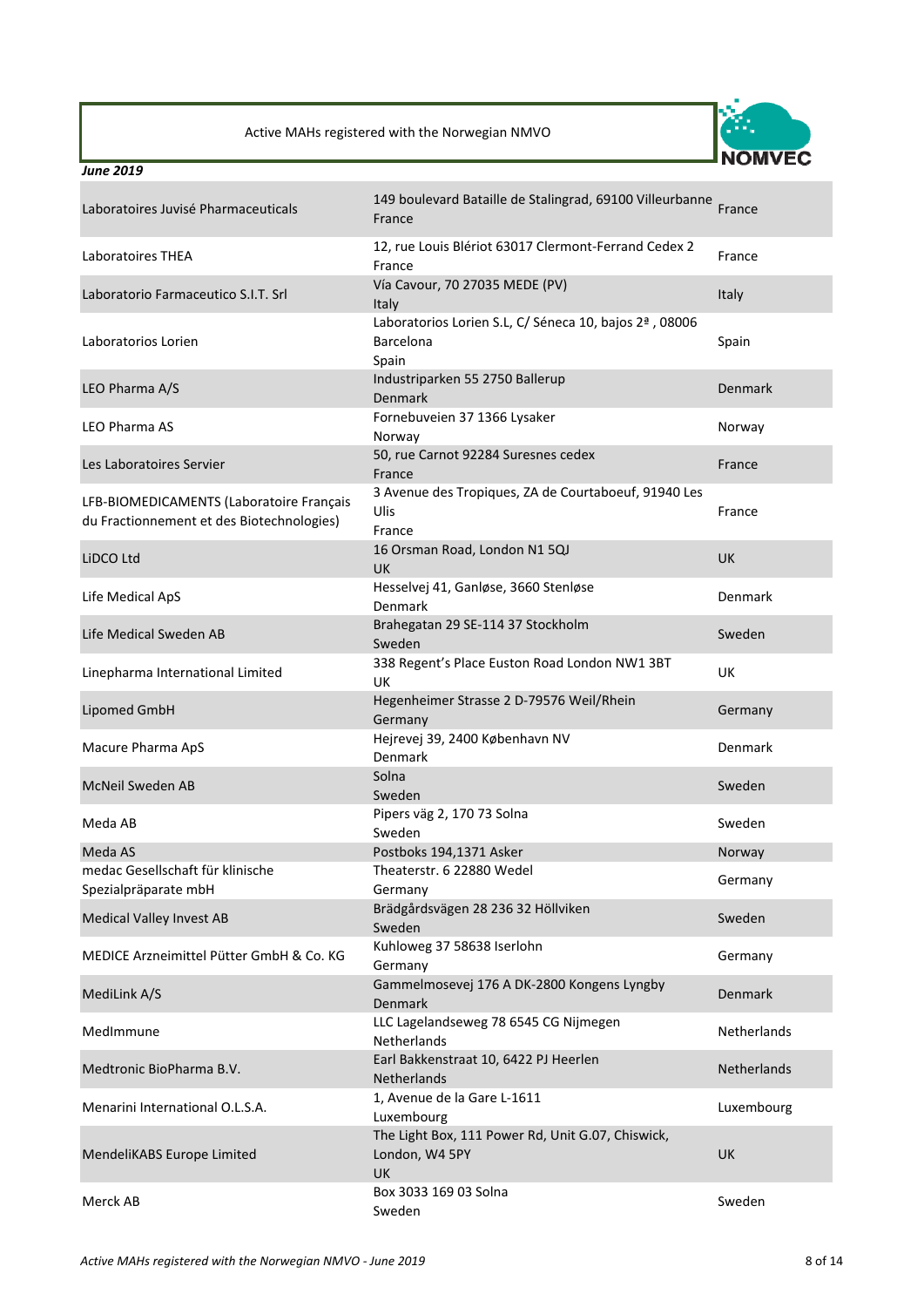

| <b>June 2019</b>                          |                                                                                          |                    |
|-------------------------------------------|------------------------------------------------------------------------------------------|--------------------|
| Merck KGaA                                | Frankfurter Strasse 250 DE-64293 Darmstadt<br>Germany                                    | Germany            |
| Merck Santé s.a.s.                        | 37, rue Saint-Romain F-69379 Lyon Cedex 08<br>France                                     | France             |
| Merck Serono Europe B.V.                  | Gustav Mahlerplein 102, 1082 MA Amsterdam<br>Netherlands                                 | <b>Netherlands</b> |
| Merck Serono S.p.A                        | Via Casilina 125 Roma<br>Italy                                                           | Italy              |
| Merck Sharp & Dohme Limited               | Hertford Road Hoddesdon Hertfordshire EN11 9BU<br><b>UK</b>                              | <b>UK</b>          |
| Merck Sharp and Dohme B.V                 | Waarderweg 39 P.O. Box 581 2003 PC Haarlem<br><b>Netherlands</b>                         | Netherlands        |
| Merus Labs Luxco II S.à r.l.              | 26-28, rue Edward Steichen L-2540<br>Luxembourg                                          | Luxembourg         |
| Merz Pharmaceuticals GmbH                 | Eckenheimer Landstraße 100 60318 Frankfurt/Main<br>Germany                               | Germany            |
| MIP Pharma GmbH                           | Kirkeler Str. 41 66440 Blieskastel<br>Germany                                            | Germany            |
| Mitsubishi Tanabe Pharma Europe Ltd       | Dashwood House 69 Old Broad Street London EC2M 1QS<br>UK                                 | UK                 |
| <b>MSD Vaccins</b>                        | 162 avenue Jean Jaurès 69007 LYON<br>France                                              | France             |
| Mundipharma AS                            | Dicksvei 10B N-1366 Lysaker<br>Norway                                                    | Norway             |
| Mundipharma Corporation (Ireland) Limited | Milbank House, Arkle Road, Sandyford Industrial Estate,<br>Dublin 18, Ireland<br>Ireland | Ireland            |
| Mylan AB                                  | P.O. Box 23033 S-10435 Stockholm<br>Sweden                                               | Sweden             |
| Mylan Healthcare BV                       | Krijgsman 20, AMSTELVEEN, 1186DM<br><b>Netherlands</b>                                   | <b>Netherlands</b> |
| Mylan Healthcare Norge AS                 | Postboks 194, 1371 Asker<br>Norway                                                       | Norway             |
| Mylan Ireland Limited                     | Unit 35/36 Grange Parade, Baldoyle Industrial Estate,<br>Dublin 13<br>Ireland            | Ireland            |
| <b>Mylan Medical SAS</b>                  | 42 Rue Rouget de Lisle 92150 Suresnes<br>France                                          | France             |
| Mylan S.A.S                               | 117 allée des Parcs, 69 800 Saint Priest<br>France                                       | France             |
| Nicobrand Limited                         | 189 Castleroe Road, Coleraine, Nord-Irland BT51 3RP<br>UK                                | UK                 |
| Nikkiso Belgium bvba                      | Industriepark 6 3300 Tienen<br>Belgium                                                   | Belgium            |
| Nordic Drugs AB                           | Postboks 30035 SE-200 61 Limhamn<br>Sweden                                               | Sweden             |
| Nordic Group BV                           | Siriusdreef 22, 2132 WT Hoofddorp<br>Netherlands                                         | Netherlands        |
| Norgine B.V.                              | Hogehilweg 7, 1101 CA Amsterdam, Holland<br>Netherlands                                  | <b>Netherlands</b> |
| Nova Laboratories Limited                 | Martin House Gloucester Crescent Wigston, Leicester<br><b>LE18 4YL</b><br>UK             | UK                 |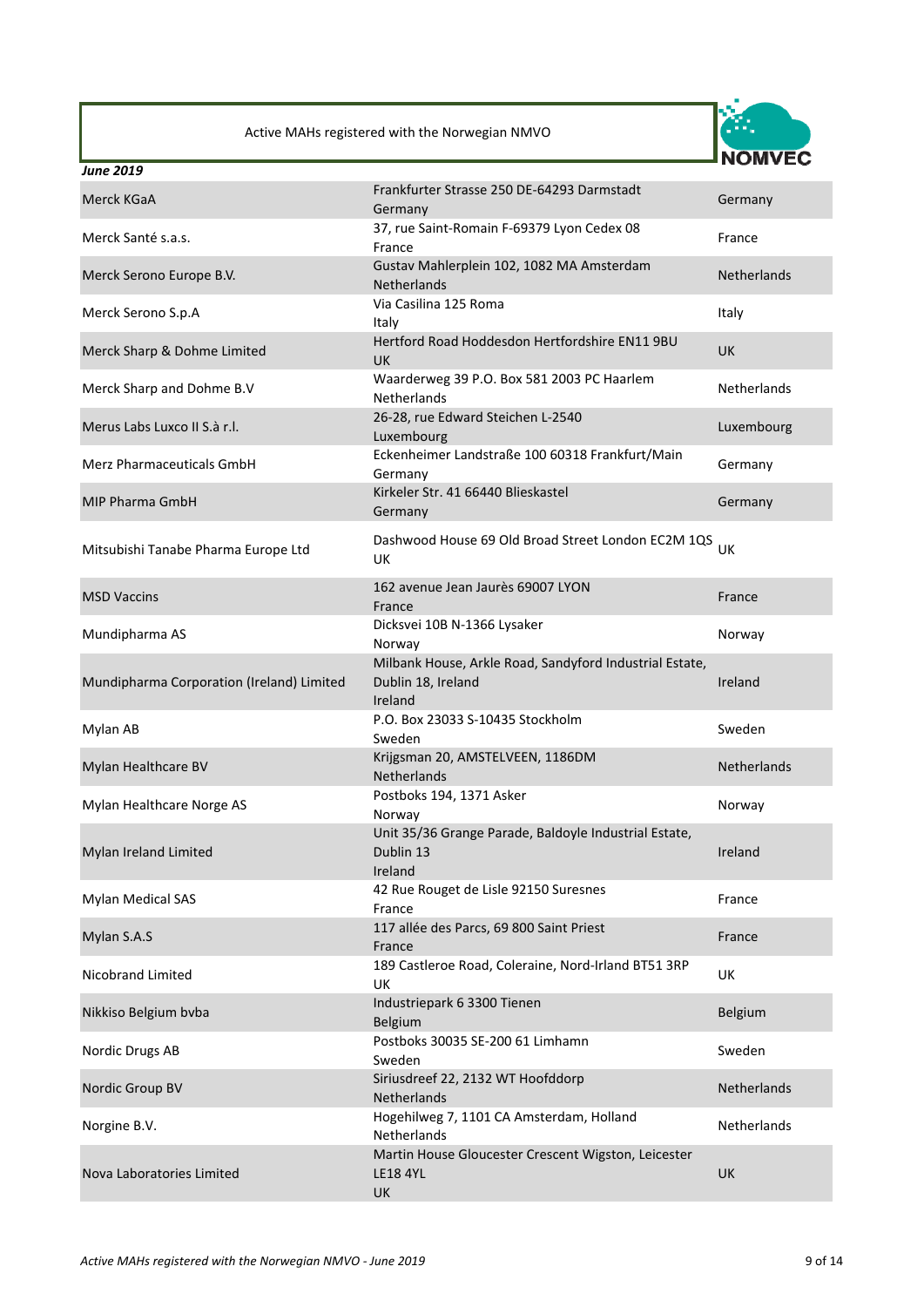

| Novartis Europharm Limited                                                            | Vista Building, Elm Park, Merrion Road, Dublin 4<br>Ireland                                 | Ireland            |
|---------------------------------------------------------------------------------------|---------------------------------------------------------------------------------------------|--------------------|
| Novartis Norge AS                                                                     | Postboks 4284 Nydalen, 0401 Oslo<br>Norway                                                  | Norway             |
| Noventia Pharma srl                                                                   | Via Carlo PISACANE 31 I-47121 Forli (FC)<br>Italy                                           | Italy              |
| Novo Nordisk A/S                                                                      | Novo Allé DK-2880 Bagsværd<br><b>Denmark</b>                                                | Denmark            |
| Obvius Investment B.V.                                                                | De Cuserstraat 93, 1081 CN Amsterdam<br><b>Netherlands</b>                                  | <b>Netherlands</b> |
| Octapharm AS                                                                          | Industrivegen 23 2069 Jessheim<br>Norway                                                    | Norway             |
| Octapharma AB                                                                         | SE-112 75 Stockholm<br>Sweden                                                               | Sweden             |
| Omrix Biopharmaceuticals N.V.                                                         | Leonardo Da Vinci Laan 15 B-1831 Diegem<br><b>Belgium</b>                                   | Belgium            |
| Orexigen Therapeutics Ireland Limited                                                 | 2nd Floor Palmerston House, Fenian Street, Dublin 2<br>Ireland                              | Ireland            |
| Orifarm AS (parallellimport)                                                          | Sandakerveien 138, 0484 Oslo<br>Norway                                                      | Norway             |
| <b>Orifarm Generics A/S</b>                                                           | Energivej 15 5260 Odense S<br>Denmark                                                       | Denmark            |
| <b>Orion Corporation</b>                                                              | Orionintie 1, FI-02200 Espoo<br>Finland                                                     | Finland            |
| Orphan Europe SARL                                                                    | Immeuble "Le Wilson" 70, Avenue du General de Gaulle<br>F-92 800 Puteaux<br>France          | France             |
| Otsuka Pharmaceutical Netherlands BV                                                  | Herikerbergweg 292, Amsterdam, 1101 CT.<br><b>Netherlands</b>                               | <b>Netherlands</b> |
| PANPHARMA                                                                             | Z.I. DU CLAIRAY 35133 LUITRE<br>France                                                      | France             |
| Paranova Group A/S                                                                    | Marielundvej 46D, 2. sal, DK-2730 Herlev,<br><b>Denmark</b>                                 | <b>Denmark</b>     |
| Pensa Pharma AB                                                                       | Birger Jarlsgatan 22 114 34 Stockholm<br>Sweden                                             | Sweden             |
| Pfizer AS                                                                             | Postboks 3 1324 Lysaker<br>Norway                                                           | Norway             |
| <b>Pfizer Ireland Pharmaceuticals</b>                                                 | Operations Support Group, Ringaskiddy, County Cork,<br>Ireland                              | Ireland            |
| <b>Pfizer Limited</b>                                                                 | Sandwich Kent CT13 9NJ<br><b>UK</b>                                                         | UK                 |
| Pfizer Norge AS                                                                       | Drammensveien 288, 0283 Oslo<br>Norway                                                      | Norway             |
| Pharma Mar, S.A.                                                                      | Avda. de los Reyes 1, Polígono Industrial La Mina 28770<br>Colmenar Viejo (Madrid)<br>Spain | Spain              |
| Pharma Nord ApS                                                                       | Tinglykke 4-6, DK-6500 Vojens<br>Denmark                                                    | Denmark            |
| Pharmaceuticals Sales & Development Sweden Tegeluddsvägen 31 S-115 41 Stockholm<br>AB | Sweden                                                                                      | Sweden             |
| PharmaCoDane Aps                                                                      | Marienlundvej 46 A DK-2730 Herlev<br>Denmark                                                | Denmark            |
| Pharmacosmos A/S                                                                      | Rørvangsvej 30 DK-4300 Holbæk<br>Denmark                                                    | Denmark            |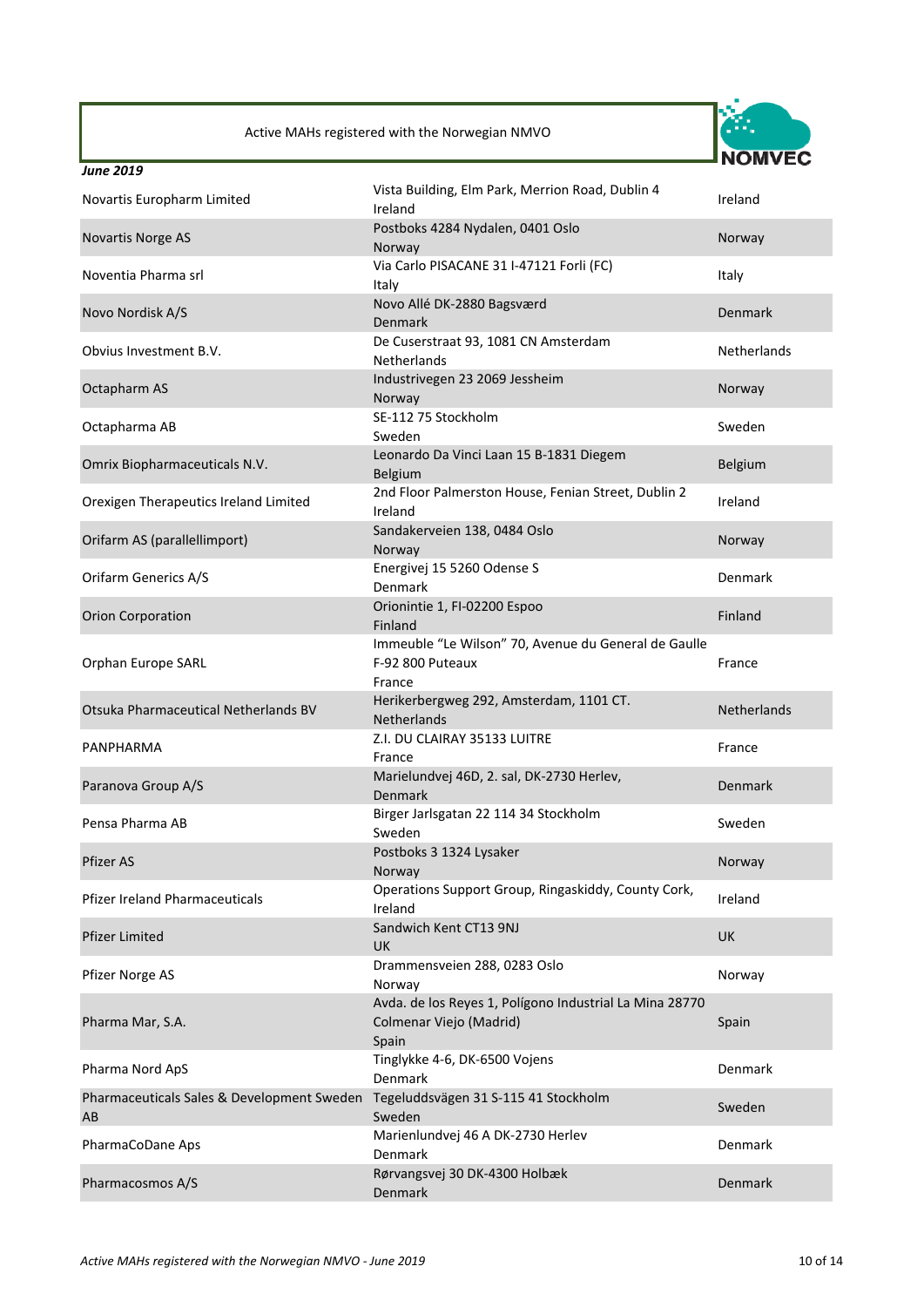

| <b>June 2019</b>                       |                                                                                            |                    |
|----------------------------------------|--------------------------------------------------------------------------------------------|--------------------|
| Pharmadone AB                          | Box 91 864 21 Matfors<br>Sweden                                                            | Sweden             |
| Pharmanovia A/S                        | Copenhagen Towers, Oerestads Boulevard 108, 2300<br>Copenhagen S<br>Denmark                | <b>Denmark</b>     |
| PharmaSwiss Česká republika s.r.o.     | Jankovcova 1569/2c 170 00 Praha 7<br>czech republic                                        | czech republic     |
| Pharmaxis Pharmaceuticals Limited      | 25 Moorgate London EC2R 6AY<br>UK                                                          | <b>UK</b>          |
| Pharming Group N.V.                    | Darwinweg 24, NL-2333 CR LEIDEN<br>Netherlands                                             | <b>Netherlands</b> |
| <b>Photocure ASA</b>                   | Hoffsveien 4 0275 OSLO<br>Norway                                                           | Norway             |
| Photonamic GmbH & Co KG                | Theaterstr. 6 22880 Wedel<br>Germany                                                       | Germany            |
| PIERRE FABRE DERMATOLOGIE              | 45 place Abel Gance F-92100 Boulogne<br>France                                             | France             |
| Pierre Fabre Médicament                | 45, Place Abel Gance F-92654 Boulogne Billancourt<br>Cedex<br>France                       | France             |
| Pierre Fabre Pharma Norden AB          | Turebergs Torg 1, plan 2 S- 191 47 Sollentuna<br>Sweden                                    | Sweden             |
| Pilum Pharma A/S                       | Energivej 15 5260 Odense S<br>Denmark                                                      | Denmark            |
| POA Pharma Scandinavia AB              | Box 24026 8 Ebbe Lieberathsgatan 21 400 22 Göteborg<br>Sweden                              | Sweden             |
| Polichem SA                            | 50, Val Fleuri, 1526 Luxembourg<br>Luxembourg                                              | Luxembourg         |
| PRIMIUS LAB LTD                        | 48 Britannia Street London WC1X 9BS<br>UK                                                  | <b>UK</b>          |
| Profile Pharma Limited                 | Bicentennial Building Southern Gate Chichester West<br>Sussex PO19 8EZ<br>UK               | UK                 |
| Proveca Limited                        | Neo, 14, Charlotte Street, Manchester, M1 4ET<br><b>UK</b>                                 | <b>UK</b>          |
| PROVEPHARM SAS                         | 22 rue Marc Donadille, 13013 Marseille<br>France                                           | France             |
| PTC Therapeutics International Limited | 5th floor, 3 Grand canal plaza, Grand canal Street Upper,<br>Dublin 4, D04 EE70<br>Ireland | Ireland            |
| RAD Neurim Pharmaceuticals EEC Limited | One Forbury Square The Forbury Reading Berkshire RG1<br>3EB<br><b>UK</b>                   | UK                 |
| ratiopharm GmbH                        | Graf-Acro-Strasse 3 D-89709 Ulm<br>Germany                                                 | Germany            |
| Recordati Ireland Limited              | 21 Raheens East Ringaskiddy Co.Cork<br>Ireland                                             | Ireland            |
| Renapharma AB                          | Riddargatan 16, 114 51 Stockholm<br>Sweden                                                 | Sweden             |
| Riemser Pharma GmbH                    | Greifswald - Insel Riems<br>Germany                                                        | Germany            |
| Roche Norge AS                         | Brynsengfaret 6B Postboks 6610 Etterstad 0607 Oslo<br>Norway                               | Norway             |
| Roche Registration Limited             | 6 Falcon Way Shire Park Welwyn Garden City AL7 1TW<br>UK                                   | UK                 |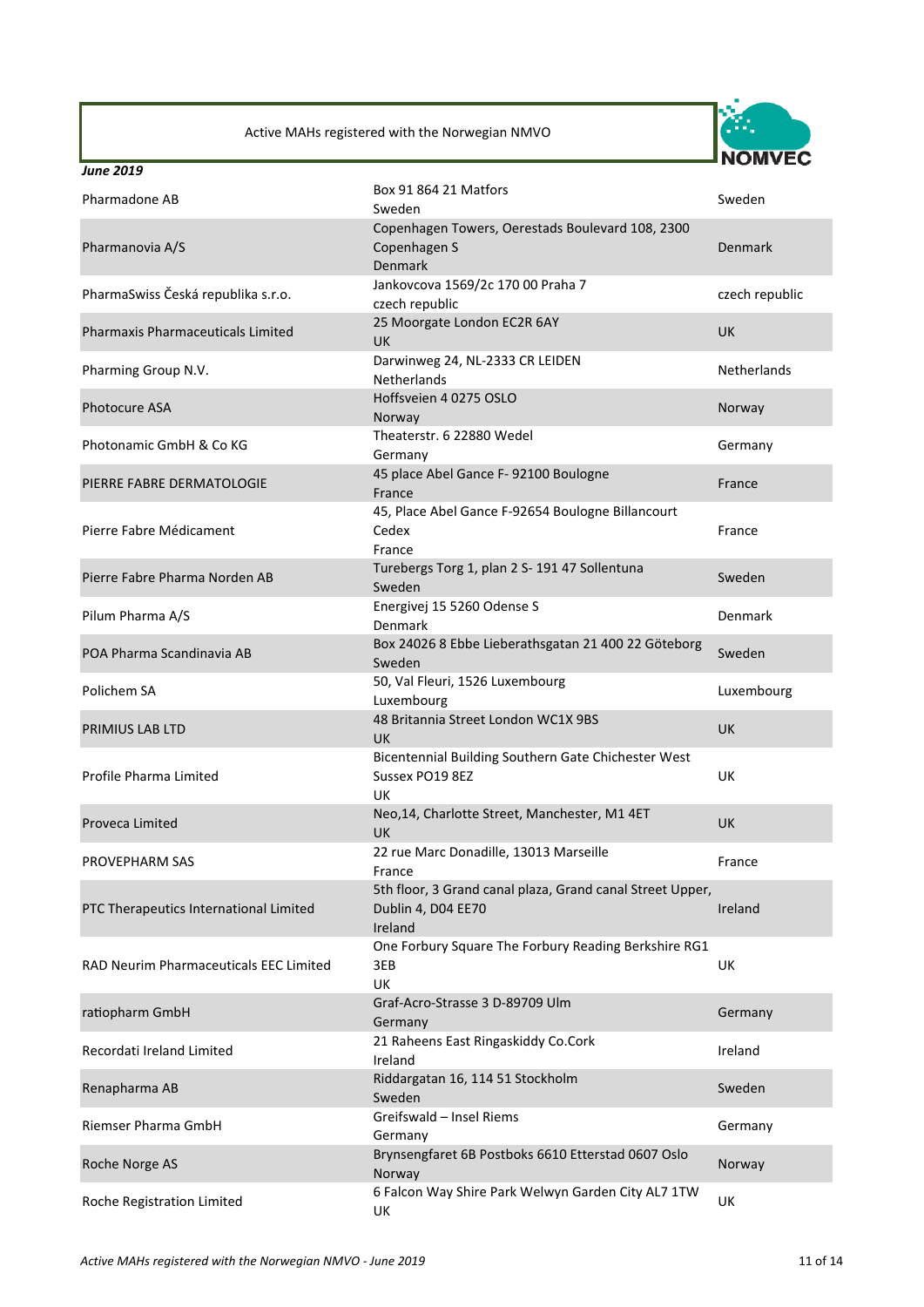

| <b>June 2019</b>                            |                                                                            | 1VIVI V LV  |
|---------------------------------------------|----------------------------------------------------------------------------|-------------|
| <b>RPH Pharmaceuticals AB</b>               | Lagervägen 7, SE-136 50 Jordbro<br>Sweden                                  | Sweden      |
| S.A.L.F. S.p.A. Laboratorio Farmacologico   | Via Marconi, 2, 24069 Cenate Sotto (Bergamo)<br>Italy                      | Italy       |
| Samsung Bioepis UK Limited                  | 3000 Hillswood Drive Chertsey Surrey KT16 ORS<br><b>UK</b>                 | <b>UK</b>   |
| Sandoz A/S                                  | Edvard Thomsens Vej 14 2300 København S<br>Denmark                         | Denmark     |
| Sandoz GmbH                                 | Biochemiestrasse 10 A-6250 Kundl<br>Austria                                | Austria     |
| Sanofi Clir SNC                             | 54, rue La Boétie F-75008 Paris<br>France                                  | France      |
| Sanofi Pasteur Europe                       | 2 Avenue Pont Pasteur 69007 Lyon<br>France                                 | France      |
| Sanofi Pasteur MSD SAS                      | 162 avenue Jean Jaurès 69007 LYON<br>France                                | France      |
| Sanofi-Aventis Deutschland GmbH             | D-65926 Frankfurt am Main<br>Germany                                       | Germany     |
| sanofi-aventis groupe                       | 54, rue La Boétie F-75008 Paris<br>France                                  | France      |
| sanofi-aventis Norge AS                     | Postboks 133, 1325 Lysaker<br>Norway                                       | Norway      |
| Santen Oy                                   | Niittyhaankatu 20 FI-33720 Tampere<br>Finland                              | Finland     |
| Santhera Pharmaceuticals (Deutschland) GmbH | Marie-Curie Strasse 8 79539 Lörrach<br>Germany                             | Germany     |
| Scanpharm A/S                               | Topstykket 12 3460 Birkerød<br>Denmark                                     | Denmark     |
| Sensidose AB                                | Vetenskapsvägen 10, 191 38 Sollentuna<br>Sweden                            | Sweden      |
| SEPTODONT                                   | 58, rue du Pont de Créteil, 94107 Saint-Maur-des Fossés<br>Cedex<br>France | France      |
| SERB S.A.                                   | Avenue Louise 480 1050 Brussels<br>Belgium                                 | Belgium     |
| Shield TX (UK) Limited                      | Gateshead Quays, NE8 3DF<br><b>UK</b>                                      | UK          |
| Shire Human Genetic Therapies AB            | Vasagatan 7 111 20 Stockholm<br>Sweden                                     | Sweden      |
| Shire Orphan Therapies GmbH                 | Friedrichstrasse 149 D-10117 Berlin<br>Germany                             | Germany     |
| Shire Pharmaceuticals Ireland Limited       | 5 Riverwalk Citywest Business Campus Dublin 24<br>Ireland                  | Ireland     |
| <b>Shire Services BVBA</b>                  | rue Montoyer 47 1000 Brussel<br>Belgium                                    | Belgium     |
| Sintetica GmbH                              | Albersloher Weg 11, 48155 Münster<br>Germany                               | Germany     |
| Spectrum Pharmaceuticals B.V.               | Prins Bernhardplein 200 1097 JB Amsterdam<br>Netherlands                   | Netherlands |
| Stiefel Laboratories (Ireland) Ltd.         | Finisklin Business Park, Sligo<br>Ireland                                  | Ireland     |
| Stragen Nordic A/S                          | Helsingørsgade 8C 3400 Hillerød<br>Denmark                                 | Denmark     |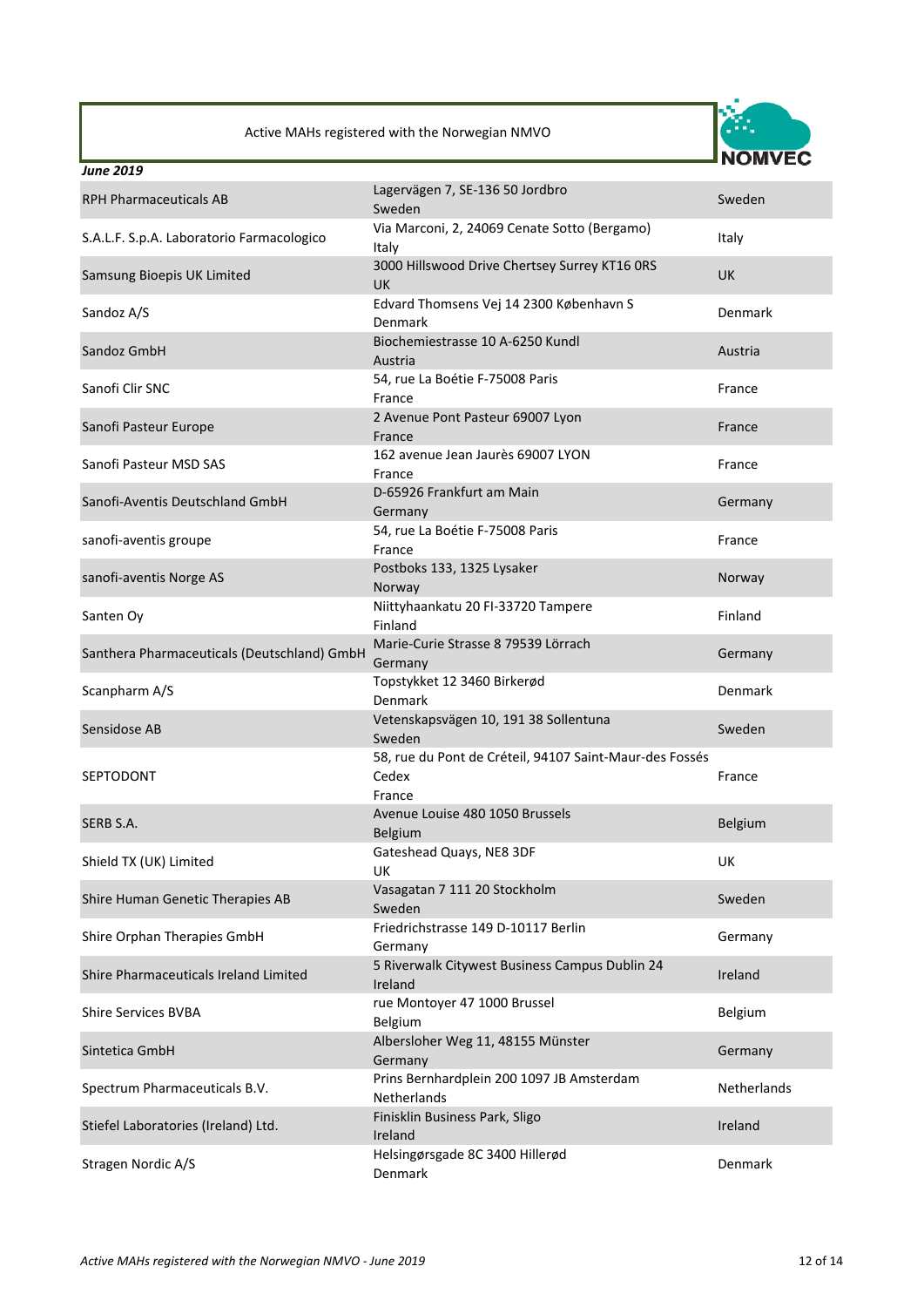

| <b>June 2019</b>                                                                             |                                                                                            |                    |
|----------------------------------------------------------------------------------------------|--------------------------------------------------------------------------------------------|--------------------|
|                                                                                              | Themistokli Dervi, 3, Julia house,                                                         |                    |
| Strides Pharma (Cyprus) Limited                                                              | 1066, Nicosia                                                                              | Cyprus             |
|                                                                                              | Cyprus                                                                                     |                    |
| Sun Pharmaceutical Industries Europe B.V. (Sun Polarisavenue 87 2132 JH Hoofddorp<br>pharma) | <b>Netherlands</b>                                                                         | <b>Netherlands</b> |
| Swedish Orphan Biovitrum AB (publ)                                                           | SE-112 76 Stockholm<br>Sweden                                                              | Sweden             |
| Swedish Orphan Biovitrum International AB                                                    | SE-112 76 Stockholm<br>Sweden                                                              | Sweden             |
| Takeda AS                                                                                    | Drammensveien 852 1372 Asker<br>Norway                                                     | Norway             |
| Takeda Austria GmbH                                                                          | St. Peter Strasse 25 A-4020 Linz<br>Austria                                                | Austria            |
| Takeda France SAS                                                                            | Immeuble Pacific 11-13 cours Valmy 92800 - Puteaux<br>France                               | France             |
| Takeda GmbH                                                                                  | Byk-Gulden-Str. 2 D-78467 Konstanz<br>Germany                                              | Germany            |
| Takeda Pharma A/S                                                                            | Dybendal Alle 10 2630 Taastrup<br><b>Denmark</b>                                           | Denmark            |
| Teva B.V.                                                                                    | Swensweg 5 2031 GA Haarlem<br><b>Netherlands</b>                                           | Netherlands        |
| <b>TEVA GmbH</b>                                                                             | Graf-Arco-Straße 3 89079 Ulm<br>Germany                                                    | Germany            |
| Teva Pharma B.V.                                                                             | Swensweg 5, 2031GA Haarlem<br><b>Netherlands</b>                                           | <b>Netherlands</b> |
| <b>Teva Sweden AB</b>                                                                        | Box 1070 251 10 Helsingborg<br>Sweden                                                      | Sweden             |
| Therakos Europe Ltd                                                                          | College Business & Technology Park,<br>Cruiserath, Blanchardstown,<br>Dublin 15<br>Ireland | Ireland            |
| <b>Tillotts Pharma AS</b>                                                                    | Gustavslundsvägen 135, SE-16751 Bromma<br>Sweden                                           | Sweden             |
| <b>Tillotts Pharma GmbH</b>                                                                  | Warmbacher Str. 80, 79618 Rheinfelden<br>Germany                                           | Germany            |
| TopRidge Pharma (Ireland) Limited                                                            | 6-9 Trinity Street, Dublin 2<br>Ireland                                                    | Ireland            |
| <b>Trimb Healthcare AB</b>                                                                   | Östermalmsgatan 19, 114 26 Stockholm<br>Sweden                                             | Sweden             |
| <b>UCB Nordic A/S</b>                                                                        | Arne Jacobsens Allé 15 DK-2300 København S<br><b>Denmark</b>                               | <b>Denmark</b>     |
| <b>UCB Pharma SA</b>                                                                         | Allée de la Recherche 60 B-1070 Brussel<br>Germany                                         | Germany            |
| Unimedic AB                                                                                  | Storjordenvägen 2 SE-864 31 Matfors<br>Sweden                                              | Sweden             |
| Valneva Austria GmbH                                                                         | Campus Vienna Biocenter 3 A-1030 Vienna<br>Austria                                         | Austria            |
| Valneva Sweden AB                                                                            | S-105 21 Stockholm<br>Sweden                                                               | Sweden             |
| Vertex Pharmaceuticals Ireland Ltd                                                           | Finn ut<br>Ireland                                                                         | Ireland            |
| <b>Vifor France SA</b>                                                                       | 7-13, Boulevard Paul-Emile Victor 92200 Neuilly-sur-<br>Seine<br>France                    | France             |